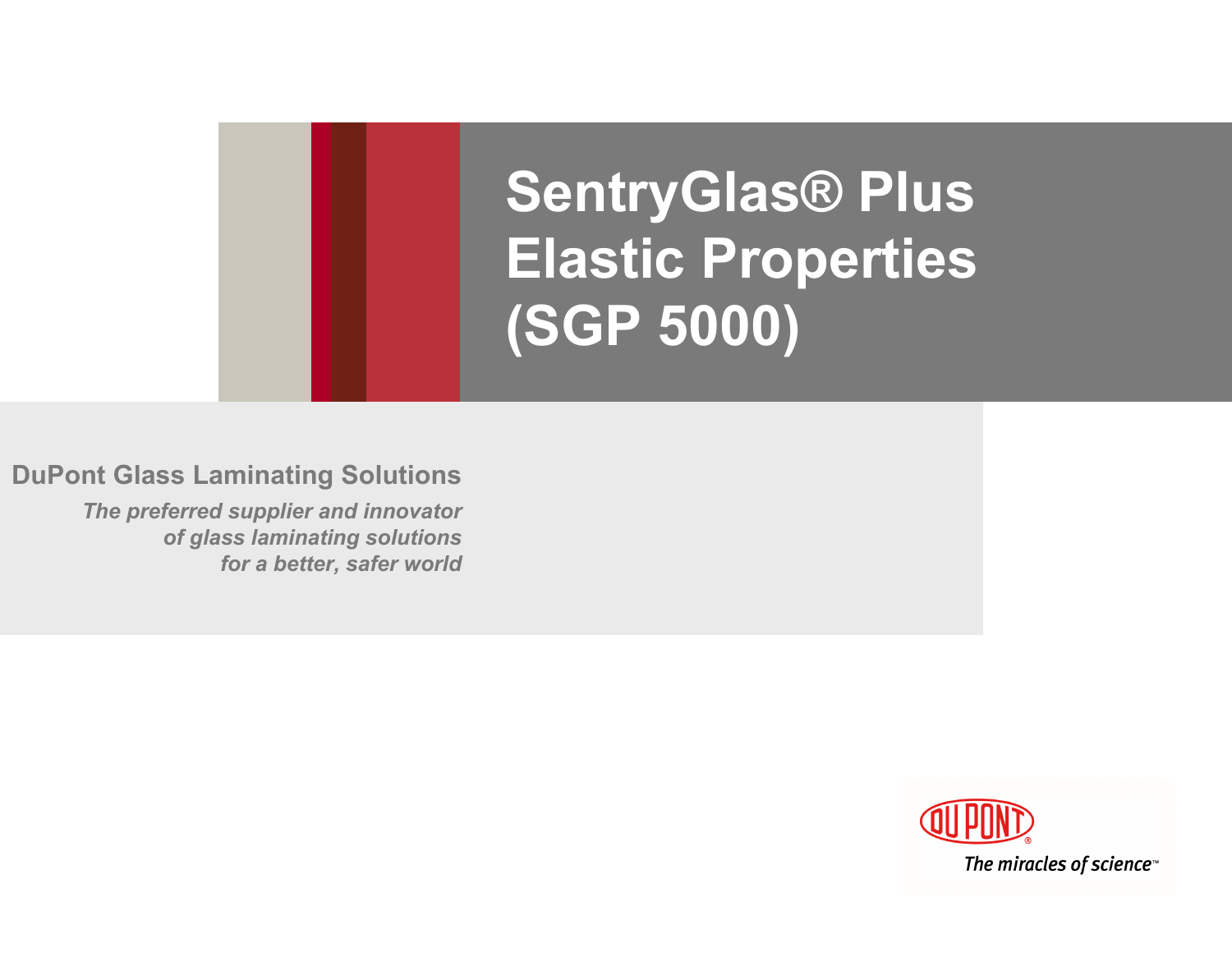### **Polymer Interlayer Behavior**

#### **All interlayers are viscoelastic**

- Stiffness (modulus) and Poisson ratio vary as a function of temperature and load duration (creep)
- Evaluate properties over a range of test temperature and time using dynamic mechanical analysis and creep tests (ASTM D 4065)
- "Small" strain values (< 20 % engineering strain)

#### **Young's modulus,**  *E***, shear modulus,**  *G***, & Poisson ratio,**  ν**.**

- Extract *E*, *G* and ν for specified temperature and load duration
- Choose appropriate elastic property values for design case and assign to an effective elastic interlayer
- Important to asses the likelihood of achieving full design load at the design temperature and load duration

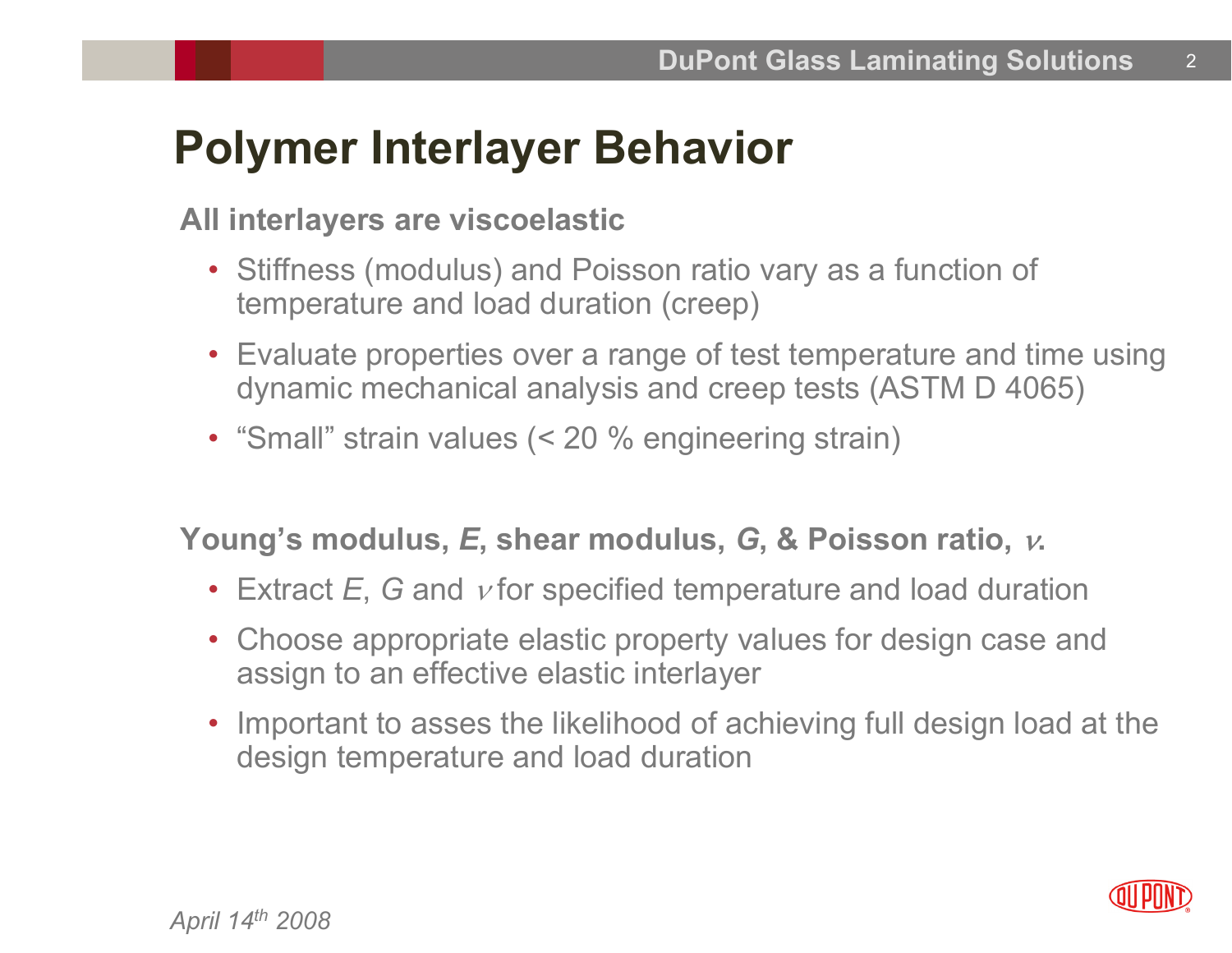### **Young's Modulus: SentryGlas ® Plus**

|                         |                 | <b>Load Duration</b> |      |       |                 |       |      |        |  |
|-------------------------|-----------------|----------------------|------|-------|-----------------|-------|------|--------|--|
| Young's Modulus E (MPa) |                 | 1 <sub>s</sub>       | 3s   | 1 min | 1 <sub>hr</sub> | 1 day | 1 mo | 10 yrs |  |
| Temperature             | 10 °C           | 692.                 | 681  | 651.  | 597.            | 553.  | 499. | 448.   |  |
|                         | 20 °C           | 628.                 | 612. | 567.  | 493.            | 428.  | 330. | 256.   |  |
|                         | 24 °C           | 581.                 | 561. | 505.  | 416.            | 327.  | 217. | 129.   |  |
|                         | 30 °C           | 442.                 | 413. | 324.  | 178.            | 148.  | 34.7 | 15.9   |  |
|                         | 40 $^{\circ}$ C | 228.                 | 187. | 91.6  | 27.8            | 13.6  | 9.86 | 8.84   |  |
|                         | 50 °C           | 108.                 | 78.8 | 33.8  | 12.6            | 8.45  | 6.54 | 6.00   |  |
|                         | 60 °C           | 35.3                 | 24.5 | 10.9  | 5.10            | 3.87  | 3.24 | 2.91   |  |
|                         | 70 °C           | 11.3                 | 8.78 | 5.64  | 2.52            | 1.77  | 1.44 | 1.35   |  |
|                         | 80 °C           | 4.65                 | 3.96 | 2.49  | 0.96            | 0.75  | 0.63 | 0.54   |  |

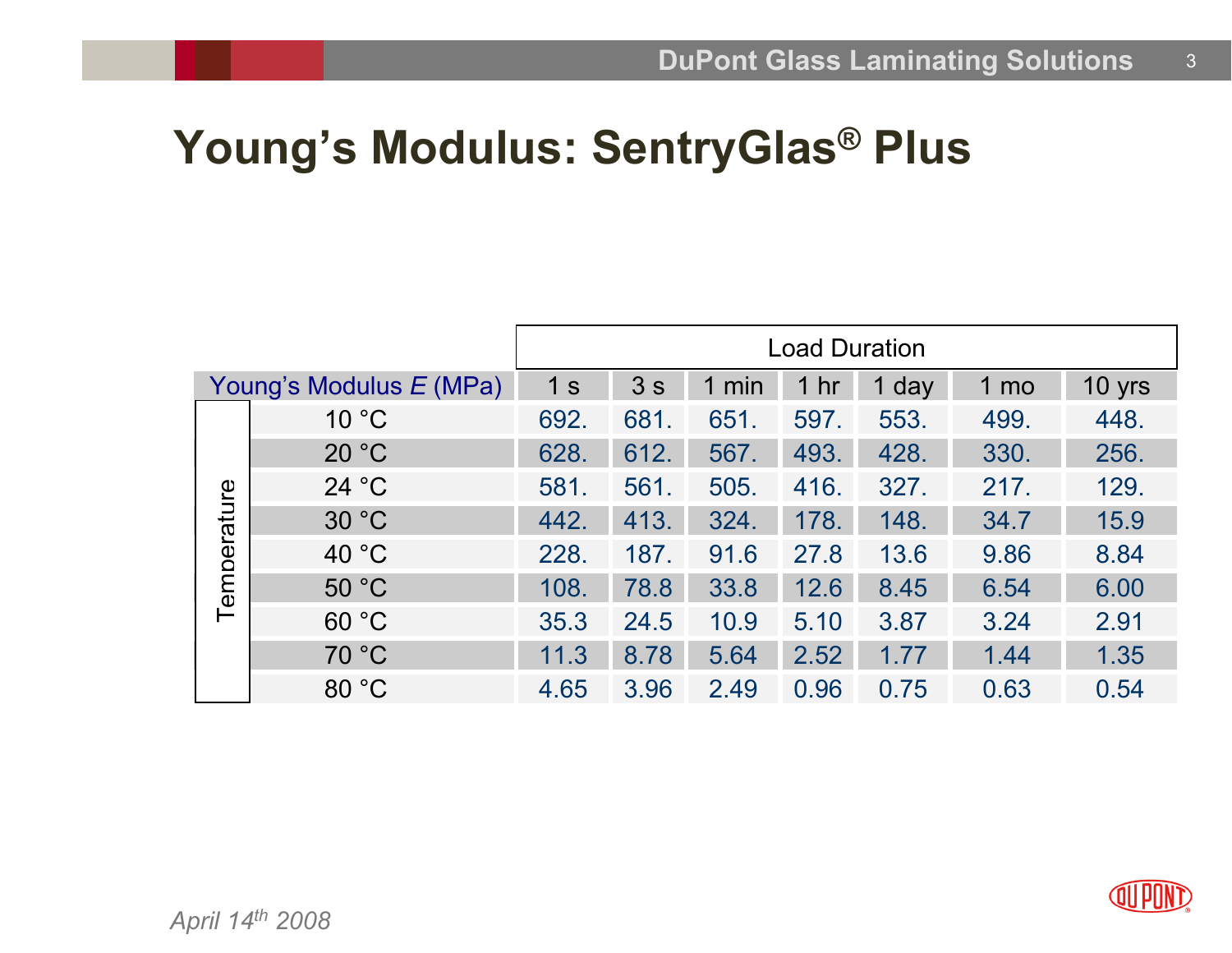## **Shear Modulus: SentryGlas ® Plus**

|                       |                | <b>Load Duration</b> |      |       |                 |       |      |        |  |
|-----------------------|----------------|----------------------|------|-------|-----------------|-------|------|--------|--|
| Shear Modulus G (MPa) |                | 1 <sub>s</sub>       | 3s   | 1 min | 1 <sub>hr</sub> | 1 day | 1 mo | 10 yrs |  |
| Temperature           | 10 °C          | 240.                 | 236. | 225.  | 206.            | 190.  | 171. | 153.   |  |
|                       | 20 °C          | 217.                 | 211  | 195.  | 169.            | 146.  | 112. | 86.6   |  |
|                       | 24 °C          | 200.                 | 193. | 173.  | 142.            | 111.  | 73.2 | 43.3   |  |
|                       | 30 °C          | 151.                 | 141. | 110.  | 59.9            | 49.7  | 11.6 | 5.31   |  |
|                       | $40^{\circ}$ C | 77.0                 | 63.0 | 30.7  | 9.28            | 4.54  | 3.29 | 2.95   |  |
|                       | $50^{\circ}$ C | 36.2                 | 26.4 | 11.3  | 4.20            | 2.82  | 2.18 | 2.00   |  |
|                       | 60 °C          | 11.8                 | 8.18 | 3.64  | 1.70            | 1.29  | 1.08 | 0.97   |  |
|                       | 70 °C          | 3.77                 | 2.93 | 1.88  | 0.84            | 0.59  | 0.48 | 0.45   |  |
|                       | 80 °C          | 1.55                 | 1.32 | 0.83  | 0.32            | 0.25  | 0.21 | 0.18   |  |

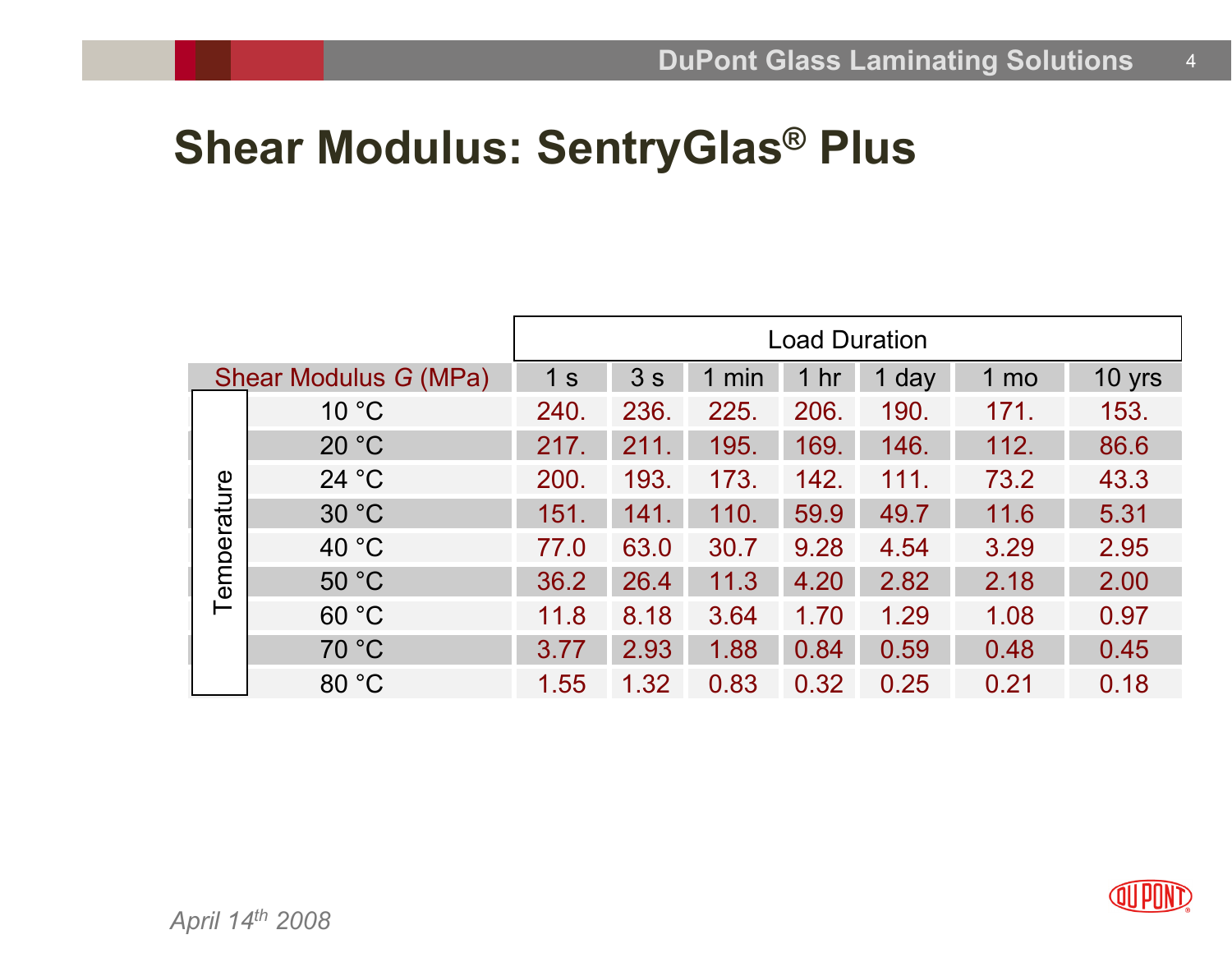### **Poisson Ratio: SentryGlas ® Plus**

|             |                      |                | <b>Load Duration</b> |          |                 |       |                 |        |  |  |
|-------------|----------------------|----------------|----------------------|----------|-----------------|-------|-----------------|--------|--|--|
|             | Poisson Ratio, $\nu$ | 1 <sub>s</sub> | 3s                   | min<br>1 | 1 <sub>hr</sub> | 1 day | 1 <sub>mo</sub> | 10 yrs |  |  |
| Temperature | 10 °C                | 0.442          | 0.443                | 0.446    | 0.450           | 0.454 | 0.458           | 0.463  |  |  |
|             | 20 °C                | 0.448          | 0.449                | 0.453    | 0.459           | 0.464 | 0.473           | 0.479  |  |  |
|             | 24 °C                | 0.452          | 0.453                | 0.458    | 0.465           | 0.473 | 0.482           | 0.489  |  |  |
|             | 30 °C                | 0.463          | 0.466                | 0.473    | 0.485           | 0.488 | 0.497           | 0.499  |  |  |
|             | 40 °C                | 0.481          | 0.484                | 0.492    | 0.498           | 0.499 | 0.499           | 0.499  |  |  |
|             | 50 °C                | 0.491          | 0.493                | 0.497    | 0.499           | 0.499 | 0.500           | 0.500  |  |  |
|             | 60 °C                | 0.497          | 0.498                | 0.499    | 0.500           | 0.500 | 0.500           | 0.500  |  |  |
|             | 70 °C                | 0.499          | 0.499                | 0.500    | 0.500           | 0.500 | 0.500           | 0.500  |  |  |
|             | 80 °C                | 0.500          | 0.500                | 0.500    | 0.500           | 0.500 | 0.500           | 0.500  |  |  |

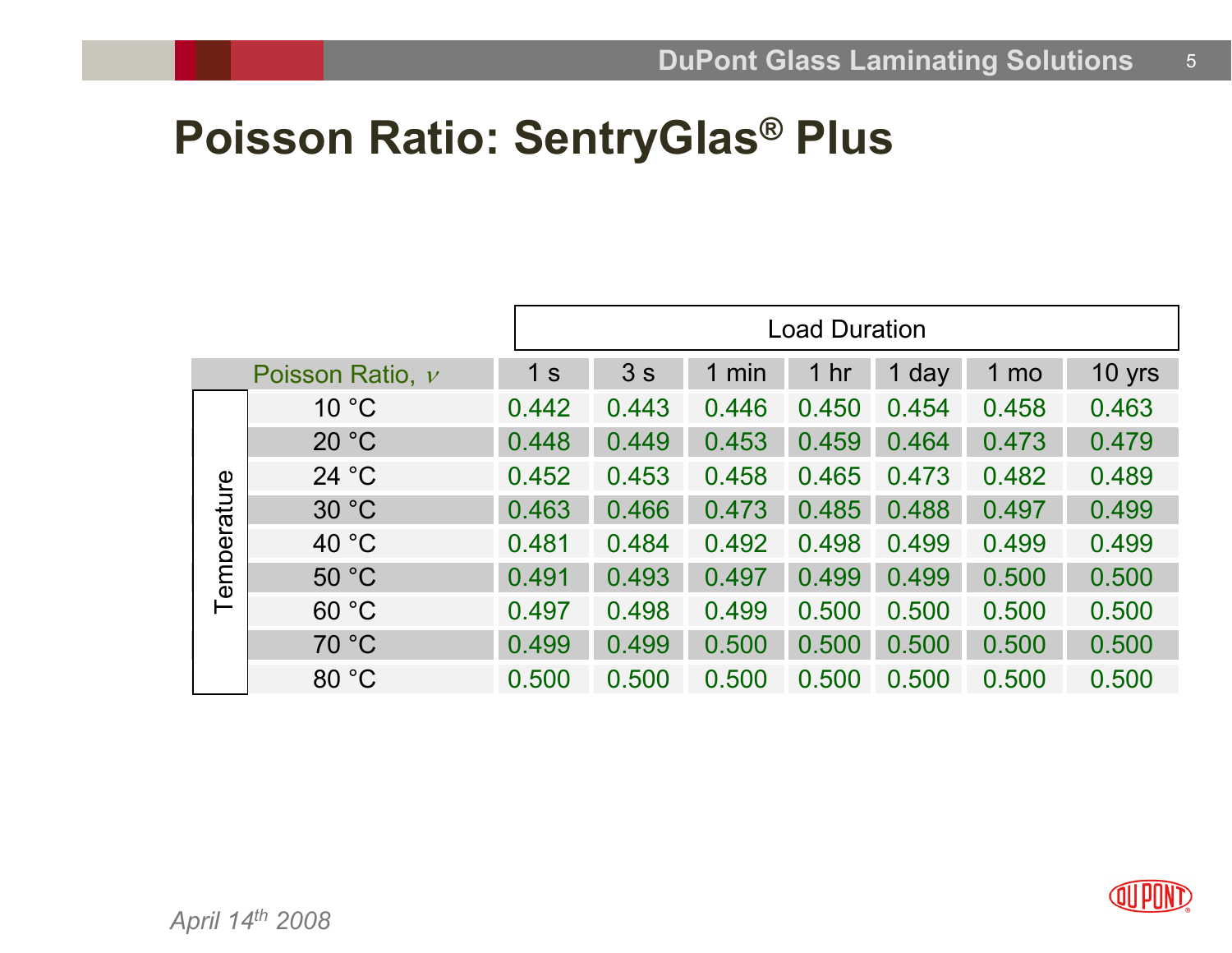#### **Disclaimer**

The information provided is offered for assistance in application of DuPont laminating interlayer products, but IT DOES NOT CONSTITUTE A WARRANTY OF MERCHANTABILITY OR FITNESS FOR ANY PARTICULAR PURPOSE. Actual performance may vary in particular applications.

The information provided is believed to give adequate estimates of mechanical behavior to aid structural design with laminated glass based upon best engineering judgment and practices but no claims are made as to the accuracy of the results obtained. Users will need to satisfy themselves that the results are reasonable for their purposes. The performance of the final construction should be measured before adoption to meet a specification. Any use of the information provided is the sole responsibility of the user. Furthermore, conclusions drawn from the information provided should be checked against building code requirements in the jurisdiction of the construction.

Because DuPont cannot anticipate or control the many different conditions under which this information and or product may be used, it does not guarantee the applicability or the accuracy of this information or the suitability of its products in any given situation. Users of DuPont products should make their own tests to determine the suitability of each such product for their particular purposes.

NO REPRESENTATIONS OR WARRANTIES, EITHER EXPRESS OR IMPLIED, OR MERCHANTABILITY, FITNESS FOR A PARTICULAR PURPOSE OR ANY OTHER NATURE ARE MADE HEREUNDER WITH RESPECT TO INFORMATION OR THE PRODUCT TO WHICH THE INFORMATION REFERS.